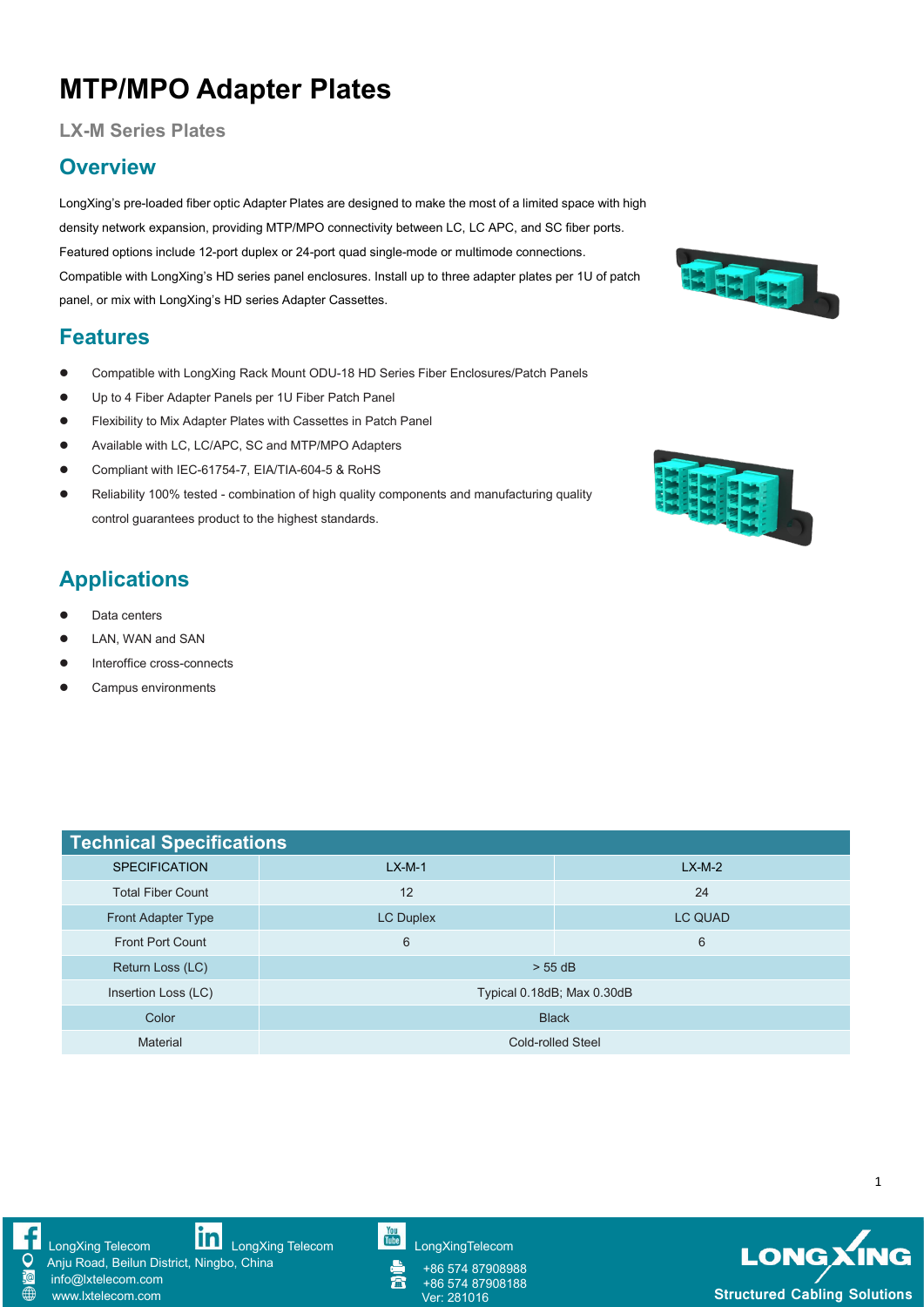### **Technical Drawings**

O **Fo** 

 $\overline{\oplus}$ 







2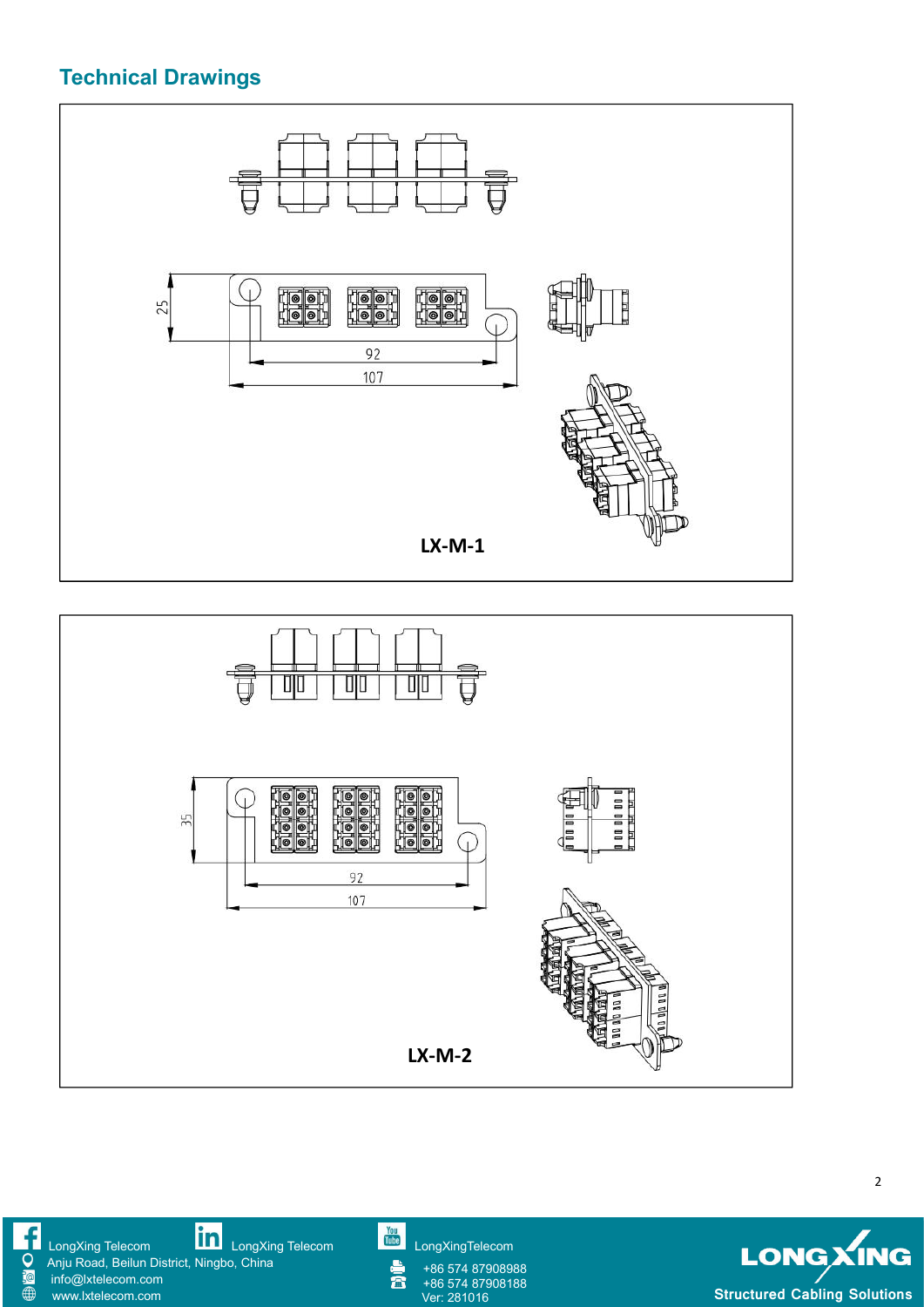### **MTP/MPO Connector Types**



MPO/MTP Male with Pins MPO/MTP Female without Pins

**CALGE** 

| <b>Wire map configurations</b> |                |                                    |                         |                            |                |  |  |
|--------------------------------|----------------|------------------------------------|-------------------------|----------------------------|----------------|--|--|
| <b>Straight Type A wiring</b>  |                | <b>Total flipped Type B wiring</b> |                         | Pair flipped Type C wiring |                |  |  |
| (Straight Through)             |                | (Cross)                            |                         | (Cross Pair)               |                |  |  |
| Fiber                          | Fiber          | Fiber                              | Fiber                   | Fiber                      | Fiber          |  |  |
|                                |                | 1                                  | 12                      |                            | $\overline{2}$ |  |  |
| $\overline{2}$                 | $\overline{2}$ | $\overline{2}$                     | 11                      | 2                          |                |  |  |
| $\mathbf{3}$                   | $\mathbf{3}$   | 3                                  | 10                      | 3                          | 4              |  |  |
| 4                              | $\overline{4}$ | 4                                  | 9                       | $\overline{4}$             | 3              |  |  |
| $5\phantom{.0}$                | 5              | 5                                  | 8                       | 5                          | 6              |  |  |
| 6                              | 6              | 6                                  | $\overline{7}$          | 6                          | 5              |  |  |
|                                |                | 7                                  | 6                       | $\overline{7}$             | 8              |  |  |
| 8                              | 8              | 8                                  | $5\phantom{.0}$         | 8                          | $\overline{7}$ |  |  |
| 9                              | 9              | 9                                  | $\overline{4}$          | 9                          | 10             |  |  |
| $10$                           | 10             | 10                                 | 3                       | 10                         | 9              |  |  |
| 11                             | 11             | 11                                 | 2                       | 11                         | 12             |  |  |
| 12                             | 12             | 12                                 | $\overline{\mathbf{A}}$ | 12                         | 11             |  |  |



[LongXing](https://www.linkedin.com/company/longxing-telecom) Telecom LongXing Telecom [LongXingTelecom](https://www.youtube.com/user/LongXingTelecom) LongXingTelecom LongXingTelecom Anju Road, Beilun District, Ningbo, China

info@lxtelecom.com [www.lxtelecom.com](http://www.lxtelecom.com/)

+86 574 87908988 +86 574 87908188<br>Ver: 281016



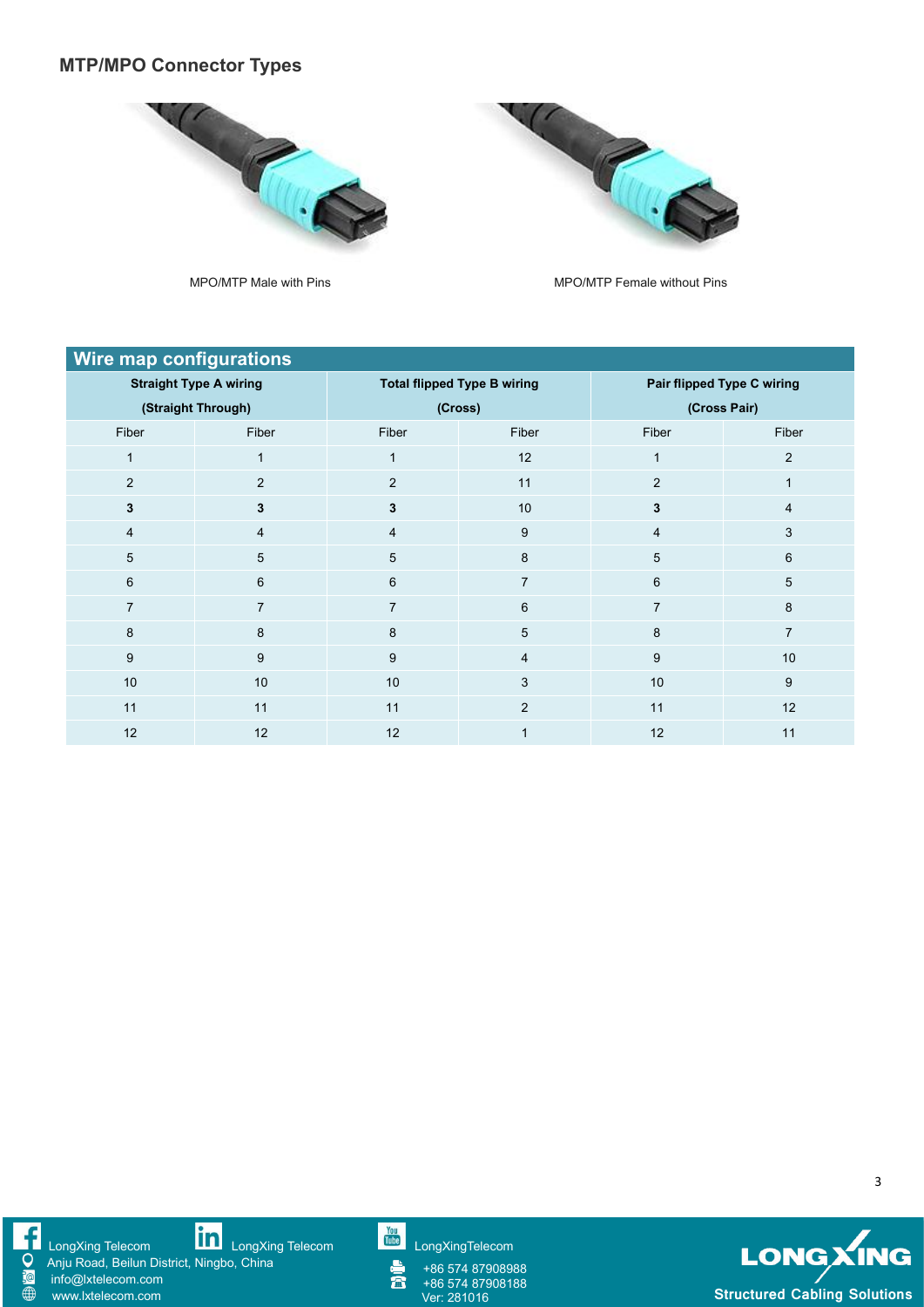





LX-M-1 Front View LC Duplex Adapter

LX-M-2 Front View LC QUAD Adapter



LX-M-1 Back View LC Duplex Adapter



LX-M-2 Back View LC QUAD Adapter



[LongXing](https://www.linkedin.com/company/longxing-telecom) Telecom LongXing Telecom [LongXingTelecom](https://www.youtube.com/user/LongXingTelecom) LongXingTelecom LongXingTelecom

Anju Road, Beilun District, Ningbo, China info@lxtelecom.com

[www.lxtelecom.com](http://www.lxtelecom.com/)

含

+86 574 87908988 +86 574 87908188<br>Ver: 281016



4